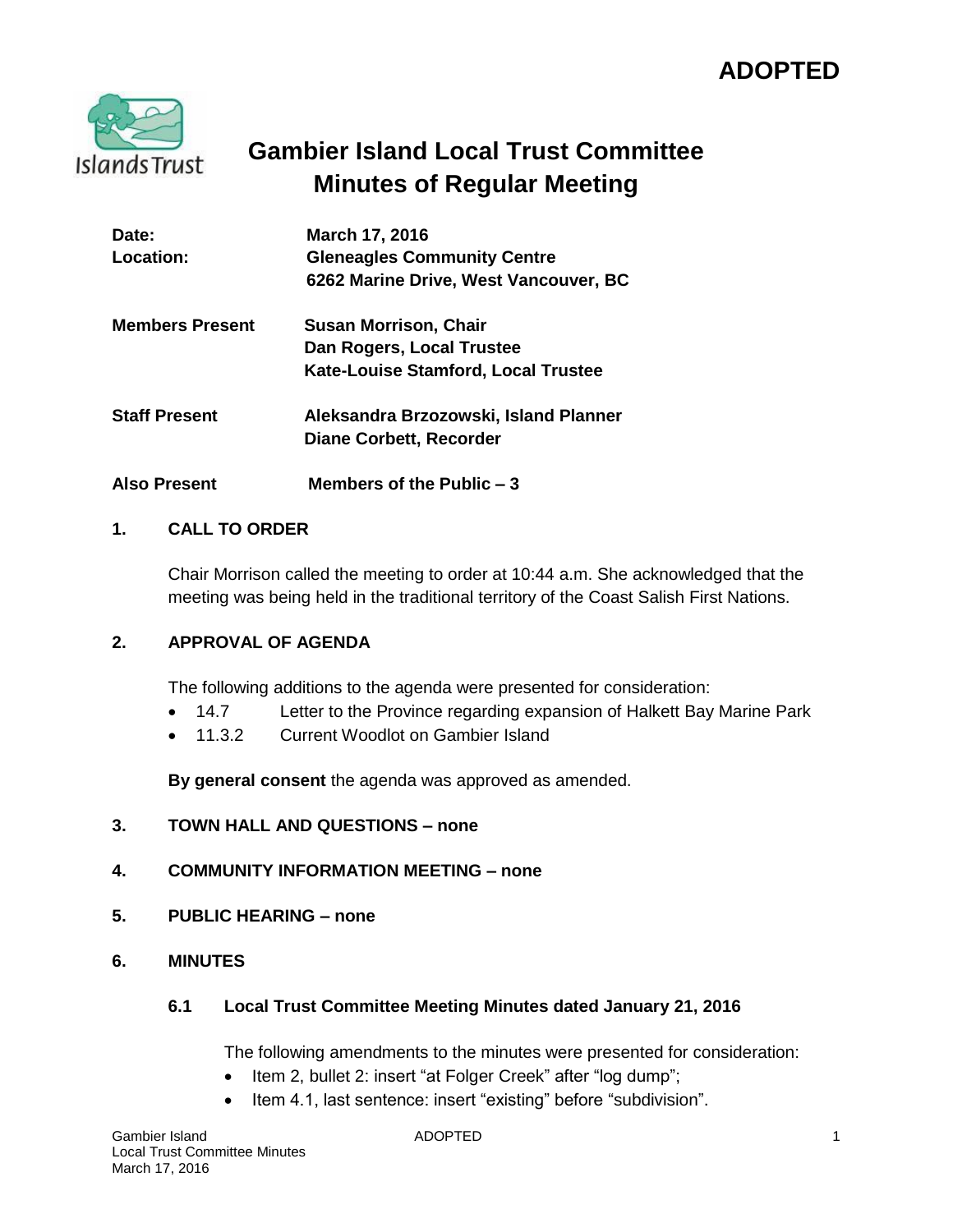**By general consent**, the Local Trust Committee meeting minutes of January 21, 2016 were adopted as amended.

# **6.2 Local Trust Committee Public Hearing Record dated January 21, 2016**

Received.

# **6.3 Local Trust Committee Special Meeting Minutes dated February 19, 2016**

**By general consent**, the minutes were adopted as presented.

In reference to the recent Development Variance Application for Keats Island, Trustee Rogers discussed issues that had arisen for this construction project regarding recycling of construction and demolished materials.

Staff noted that policies around recycling construction materials could be something to include as an advocacy policy in the Keats Island Official Community Plan (OCP).

# **6.4 Section 26 Resolutions-Without-Meeting Report dated March 9, 2016**

Received.

# **6.5 Advisory Planning Commission Minutes – none**

# **7. BUSINESS ARISING FROM MINUTES**

# **7.1 Follow-up Action List dated March 9, 2016**

Received.

# **7.2 Community-to-Community Forum**

Trustees and staff discussed the logistics and agenda for the Community-to-Community Forum with the Squamish Nation scheduled to be held on Gambier Island on March 31, 2016.

Chair Morrison recessed the meeting at 11:07 a.m. and reconvened the meeting at 11:13 a.m.

# **8. DELEGATIONS – none**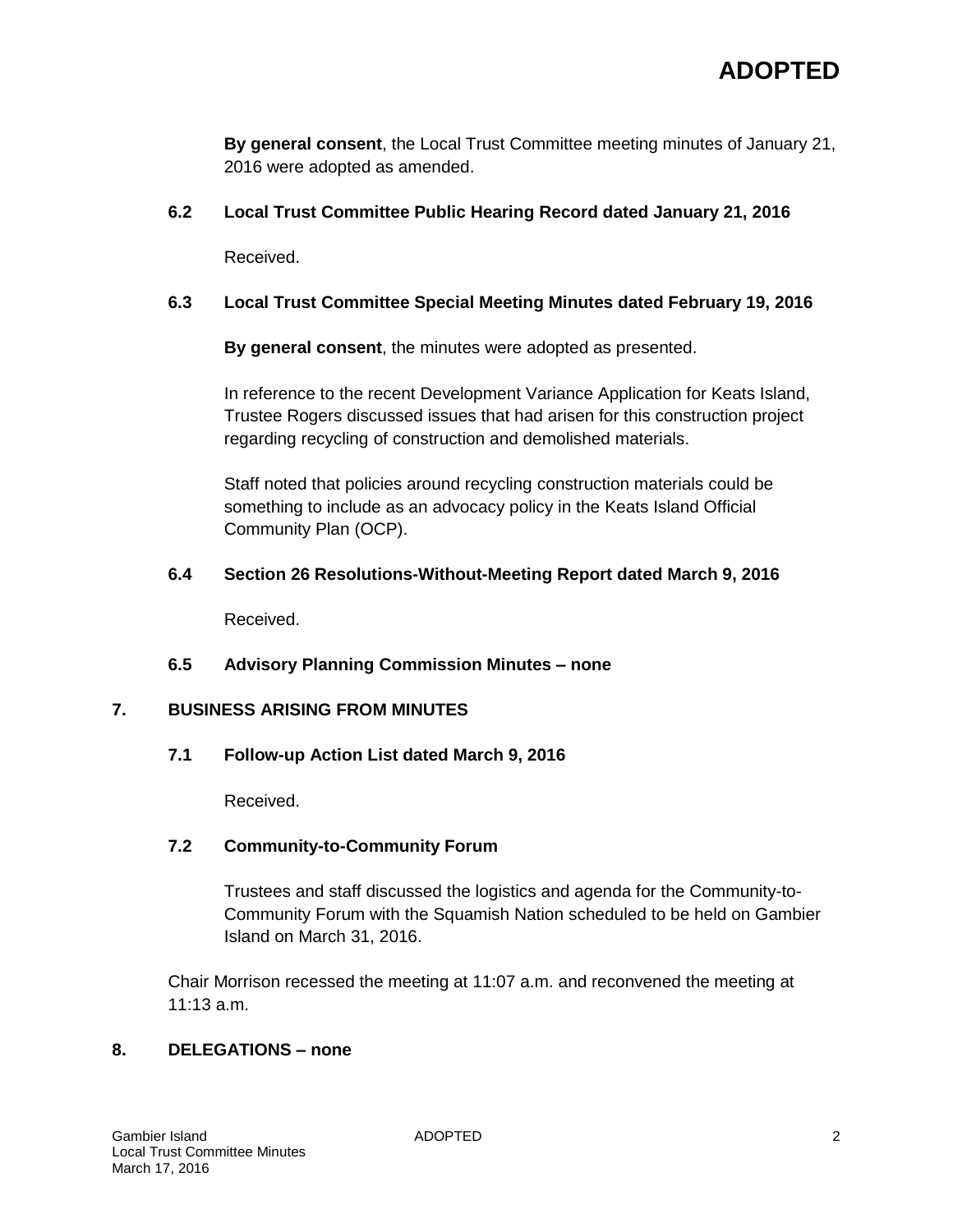# **9. CORRESPONDENCE**

*(Correspondence received concerning current applications or projects is posted to the LTC webpage)*

Chair Morrison moved item 11.1 to before item 10.1.

# **11. LOCAL TRUST COMMITTEE PROJECTS**

#### **11.1 Riparian Areas Regulation**

#### 11.1.1 Staff Report dated March 6, 2016

Island Planner Brzozowski gave an overview of the staff report on Implementation of Riparian Areas Regulation in the Gambier Local Trust Area, and responded to questions from trustees.

# **GM-2016-011**

## **It was MOVED and SECONDED,**

that the Gambier Island Local Trust Committee Bylaw No. 131, cited as "Gambier Associated Islands Official Community Plan, 2009, Amendment No.1, 2015", be amended as follows:

i. Section 2.3 is deleted in its entirety and replaced with the following: "2.3 SCHEDULE E – DEVELOPMENT PERMIT AREAS is added as shown on Plans 1, 2, and 3, which are attached to and form part of this bylaw."

# **CARRIED**

# **GM-2016-012**

## **It was MOVED and SECONDED,**

that the Gambier Island Local Trust Committee request staff to refer Bylaw No. 131, as amended, to the following agencies for comment: *Islands Trust Fund, Islands Trust – Bylaw Enforcement, Ministry of Transportation and Infrastructure, Ministry of Forests, Lands, and Natural Resource Operations – Ecosystems Branch, Agricultural Land Commission, Sunshine Coast Regional District, Bowen Island Municipality, Fisheries and Oceans Canada, Squamish Nation, and Tsleil-Waututh Nation.*

## **CARRIED**

Trustees and staff considered the scheduling of public hearings on the Riparian Areas Regulation (RAR) related bylaws.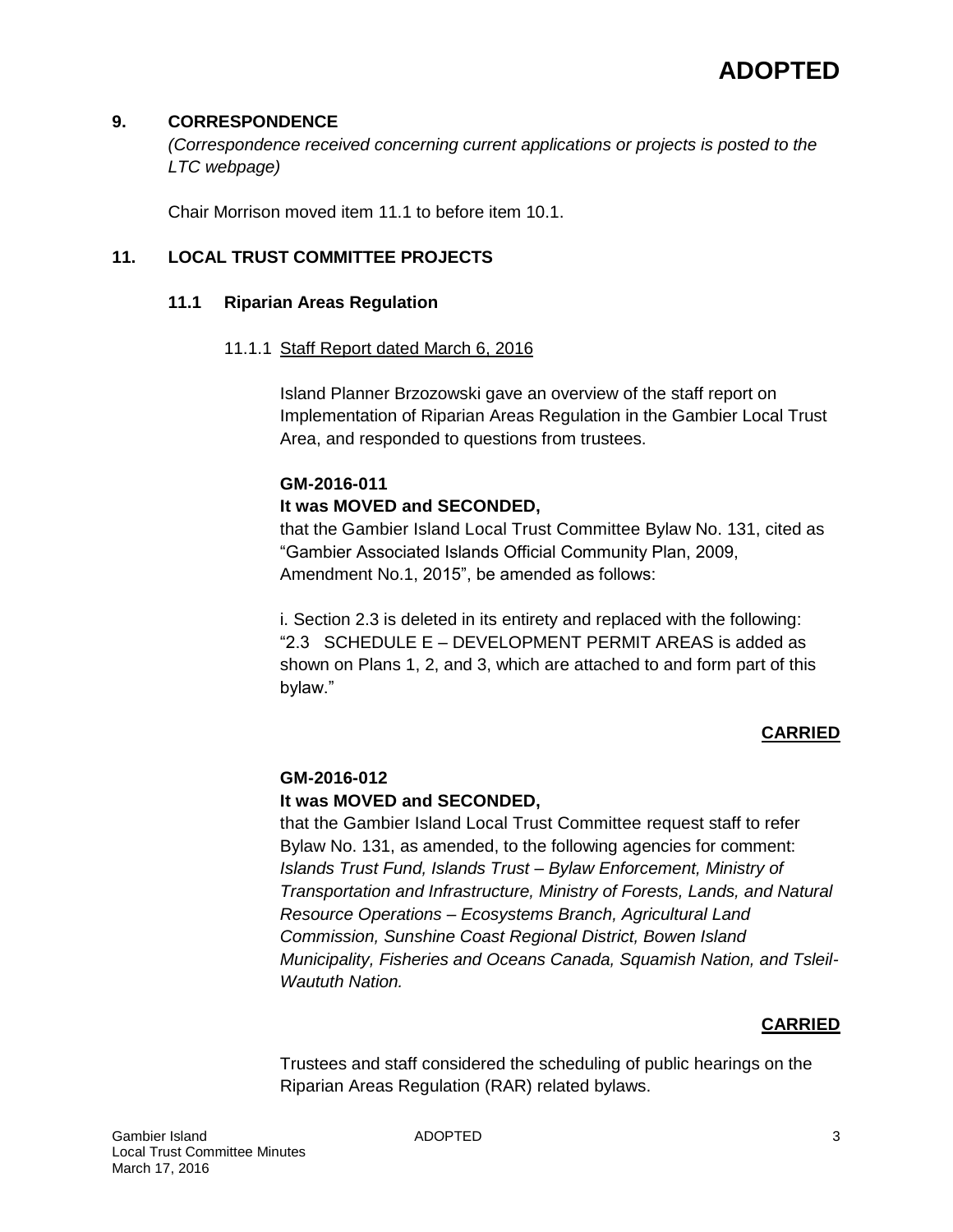Staff will connect a member of the public in attendance, Curt Shephard, of Keats Island, present at previous Local Trust Committee (LTC) discussions on RAR, with a contact person at the Ministry of Forests, Lands and Natural Resource Operations (FLNRO).

The first draft of Gambier Island's RAR bylaw will come to the LTC in May.

# **10. APPLICATIONS AND REFERRALS**

# **10.1 Amendment to Gambier Island Local Trust Committee Development Procedure Bylaw No. 50**

10.1.1 Staff Report dated February 12, 2016

Trustees received a staff report describing needed updates to the Gambier Island Local Trust Committee Development Procedure Bylaw No. 50, to accommodate developments in the Trust Area since the bylaw came into effect in 1992.

## **GM-2016-013**

#### **It was MOVED and SECONDED,**

that the Gambier Island Local Trust Committee Bylaw No. 139, cited as the "Gambier Island Development Procedure Bylaw No. 50, 1992, Amendment No. 1, 2016", be read a first time.

## **CARRIED**

#### **GM-2016-014**

## **It was MOVED and SECONDED,**

that the Gambier Island Local Trust Committee Bylaw No. 139, cited as the "Gambier Island Development Procedure Bylaw No. 50, 1992, Amendment No. 1, 2016", be read a second time.

## **CARRIED**

# **GM-2016-015**

#### **It was MOVED and SECONDED,**

that the Gambier Island Local Trust Committee Bylaw No. 139, cited as the "Gambier Island Development Procedure Bylaw No. 50, 1992, Amendment No. 1, 2016", be read a third time.

## **CARRIED**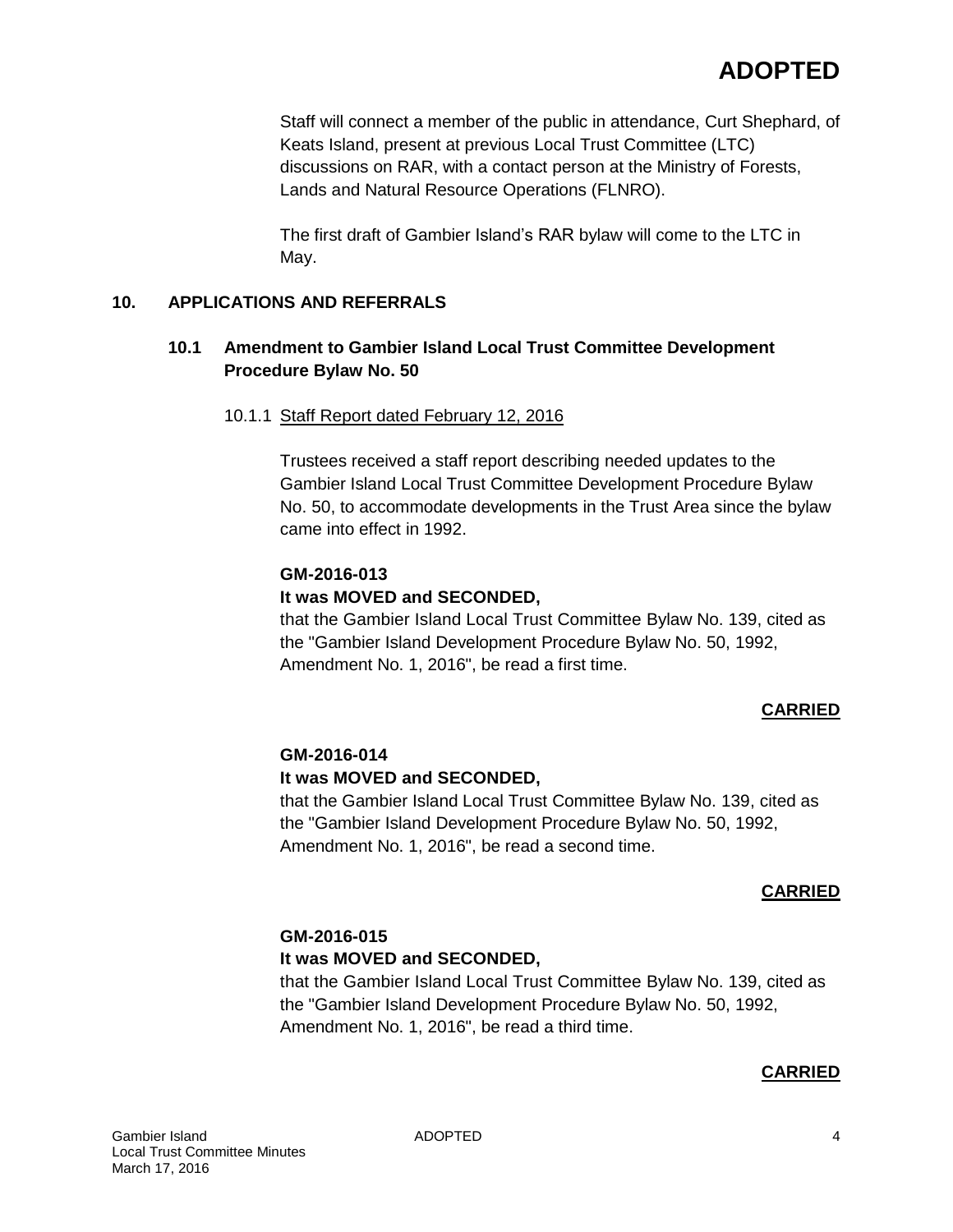# **GM-2016-016**

# **It was MOVED and SECONDED,**

that the Gambier Island Local Trust Committee Bylaw No. 139, cited as the "Gambier Island Development Procedure Bylaw No. 50, 1992, Amendment No. 1, 2016", be forwarded to the secretary of the Islands Trust for approval by the Executive Committee.

# **CARRIED**

Chair Morrison recessed the meeting at 11:57 a.m. and reconvened the meeting at 12:16 p.m.

# **11. LOCAL TRUST COMMITTEE PROJECTS**

*(11.1 Riparian Areas Regulation was discussed before 10.1.)*

# **11.2 Gambier Island Official Community Plan Review**

# 11.2.1 Memorandum dated March 8, 2016

Island Planner Brzozowski gave an update on the Gambier Island Official Community Plan Review. Staff requested direction from trustees regarding potential participation with the Coastal Douglas-fir Conservation Strategy, and feedback on OCP Review project scheduling.

Discussion ensued. Topics included:

- Engagement phase for the Gambier Island OCP review
- Possibility of collaboration with the SCRD Parks department
- SCRD Parks community survey on parks and trails in the southwest peninsula of Gambier and potential stakeholder meeting
- Meeting with Squamish Nation
- Timing of events and availability of information
- Public survey for Gambier Island OCP engagement phase
- Establishing a Gambier Island Advisory Planning Commission (APC)

# **GM-2016-017**

# **It was MOVED and SECONDED,**

that the Gambier Island Local Trust Committee begin the process of developing an Advisory Planning Commission for the purpose of reviewing specific aspects of the Gambier Island Official Community Plan review.

# **CARRIED**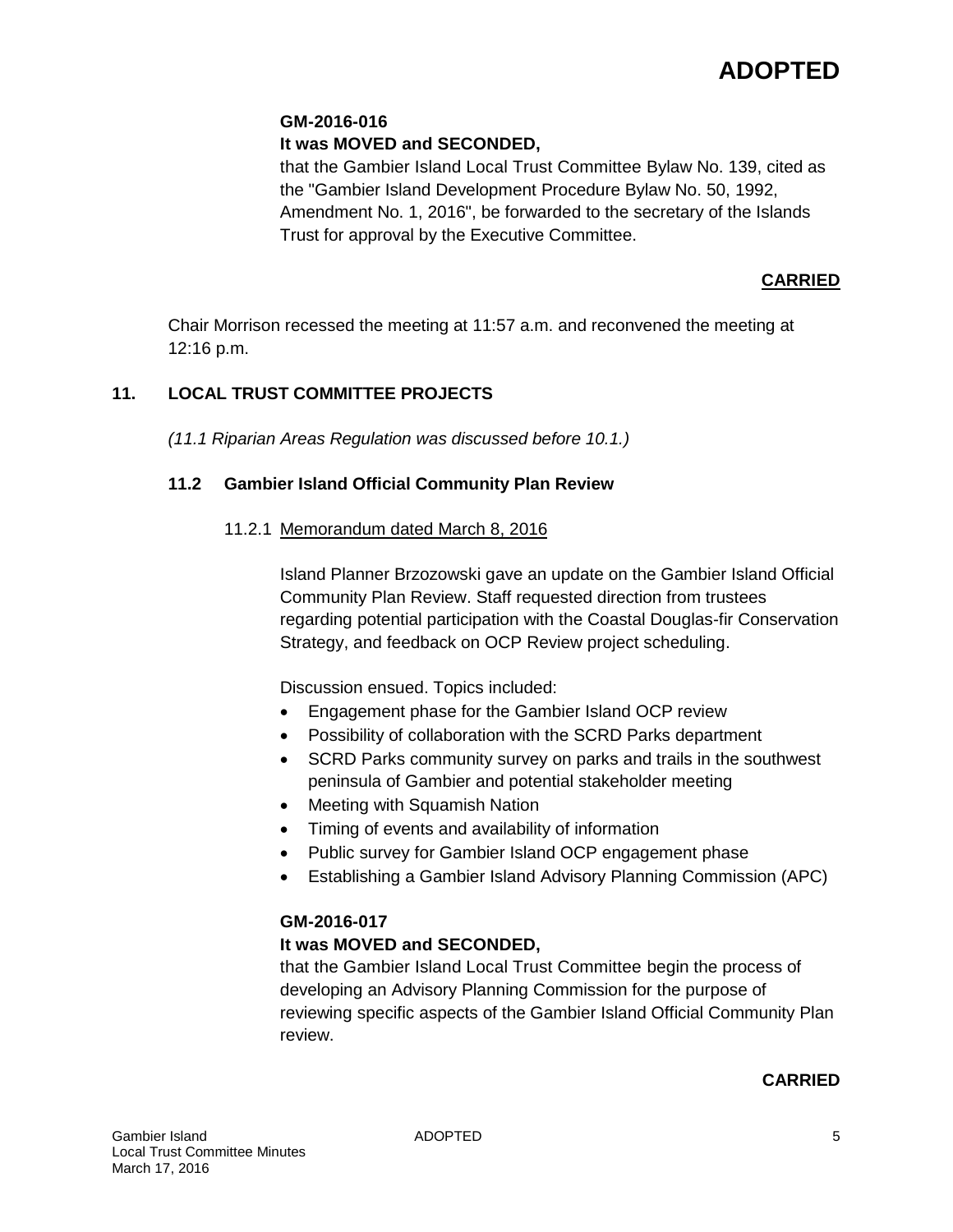# **GM-2016-018**

# **It was MOVED and SECONDED,**

that the Gambier Island Local Trust Committee request staff to prepare a letter for the signature of the Chair advising the Coastal Douglas-fir Conservation Strategy Steering Committee that the Local Trust Committee will not provide any funding to the test case, but can provide letters of support for additional grant funding.

# **CARRIED**

# **11.3 Response to Howe Sound Industrial Applications**

11.3.1 Memorandum dated March 8, 2016

Received.

## 11.3.2 Proposed Woodlot Plan renewal on Gambier Island

There was comment from the public and subsequent discussion of what is happening regarding the current woodlot plan renewal on Gambier Island, and the uses noted in the Wilderness Conservation zoning.

## **12. CLOSED MEETING**

# **12.1 Motion to Close the Meeting**

*That the meeting be closed to the public in accordance with the Community Charter, Part 4, Division 3, s.90(1)(d) and s.90(1)(f) for the purpose of considering Adoption of In-Camera Meeting Minutes dated January 21, 2016 and Discussion regarding Bylaw Enforcement and that the recorder and staff attend the meeting.*

**By general consent**, the meeting was closed to the public at 1:03 p.m.

#### **12.2 Recall to Order**

**By general consent**, the meeting was reconvened in open meeting at 1:15 p.m.

## **12.3 Rise and Report**

Chair Morrison stated that the minutes of the January 21, 2016 Closed Meeting were adopted.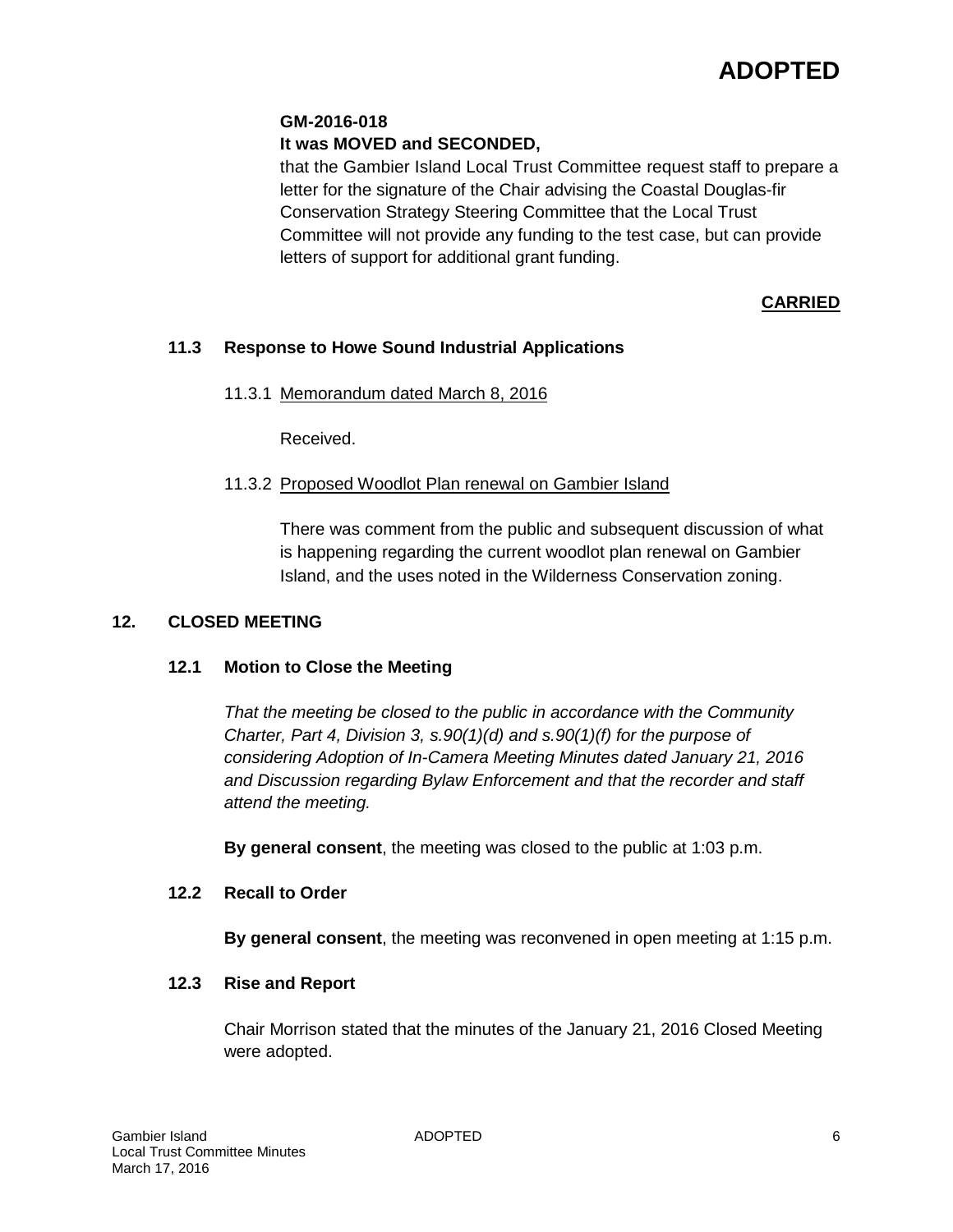#### **13. REPORTS**

#### **13.1 Work Program Reports**

13.1.1 Top Priorities Report dated March 9, 2016

Received.

13.1.2 Projects List Report dated March 9, 2016

Received.

# **GM-2016-019 It was MOVED and SECONDED,**

that the Gambier Island Local Trust Committee add to the Projects List: that the Local Trust Committee review the Madrone reports and consider addressing other sensitive ecosystems on the islands identified in reports.

# **CARRIED**

## **GM-2016-020**

## **It was MOVED and SECONDED,**

that the Gambier Island Local Trust Committee amend the Projects List by deleting the term "OCP" in the second to last project.

## **CARRIED**

## **GM-2016-021**

## **It was MOVED and SECONDED,**

that the Gambier Island Local Trust Committee remove number 2 from the Projects List.

#### **CARRIED**

## **13.2 Applications Report dated March 9, 2016**

Received.

## **13.3 Trustee and Local Expense Report dated February, 2016**

Received.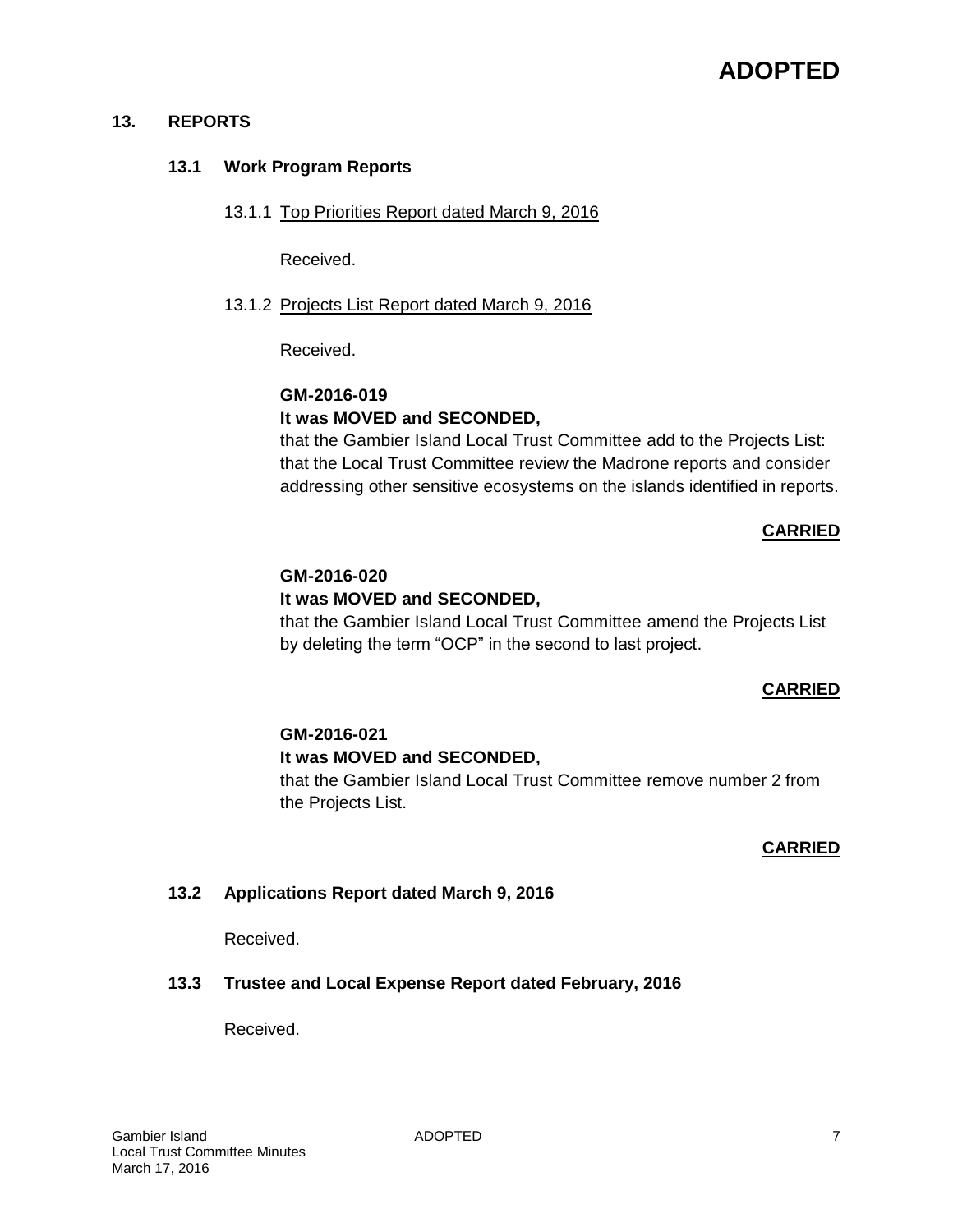# **13.4 Adopted Policies and Standing Resolutions**

Received.

# **13.5 Local Trust Committee Webpage**

The following items will be added to the Local Trust Committee webpage:

- Madrone report
- Memo on Response to Howe Sound Industrial Applications
- Trustee reports

# **13.6 Chair's Report**

Chair Morrison gave the following updates:

- Preparation for Trust Council, including:
	- o Budget;
	- o Executive Committee request for a foreshore/marine advisor/First Nations specialist;
	- o First Nations workshop;
	- o Review of Trust Council meeting processes.

# **13.7 Trustee Reports**

Trustee reports were distributed via email by trustees and will be posted to the website.

**13.8 Electoral Area Director's Report – none** 

# **13.9 Trust Fund Board Report – March 2016**

Received.

## **14. NEW BUSINESS**

## **14.1 Review of Priorities and Projects Lists**

Discussed under item 13.1.

# **14.2 Coopers Green Park (Halfmoon Bay) Access for Thormanby Island Residents**

There was discussion on the ramp use situation at Coopers Green Park in Halfmoon Bay. Solutions to the current arrangement are being sought to enable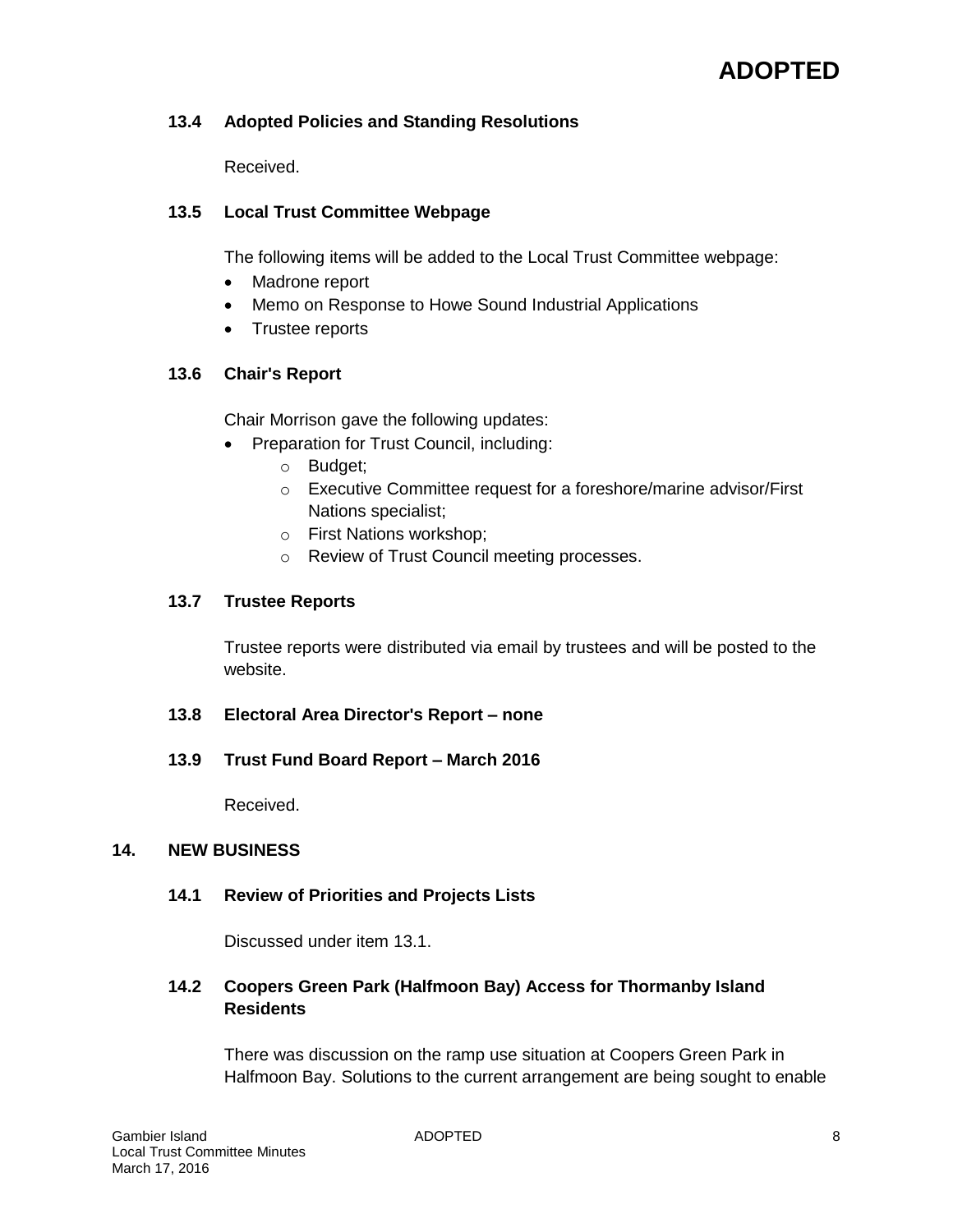Thormanby Islanders to transport equipment and materials to their islands. This work will be handled by Islands Trust trustees and SCRD area directors.

# **14.3 Land Use Consultation for Radio Communication Utilities**

# 14.3.1 Memorandum dated January 5, 2016

Chair Morrison noted this item will be going to Trust Council.

# **14.4 Logistics for Howe Sound Community Forum**

Trustee Stamford outlined the agenda and logistics for the Howe Sound Community Forum to be held on April 29 at Camp Fircom, Gambier Island.

Trustees wished to thank the Executive Committee for their additional financial assistance.

# **14.5 Public Notice of Crown Land Applications**

The public process around Crown land referrals was discussed. Concern was expressed that trustees be advised when a Crown land application is filed so that trustees can assist constituents with accessing public consultation information.

## **GM-2016-022**

## **It was MOVED and SECONDED,**

that the Gambier Island Local Trust Committee request staff to advise trustees of any Crown land referrals upon receipt of the referral.

## **CARRIED**

## **14.6 Review of Regular Business Meeting Start Time**

## **GM-2016-023**

## **It was MOVED and SECONDED,**

that the Gambier Island Local Trust Committee amend the start time for meetings to 10:45 a.m.

## **CARRIED**

## **14.7 Letter to the Province Regarding Expansion of Halkett Bay Marine Park**

Staff was requested to add to the next agenda discussion of a letter to the Province regarding Halkett Bay Marine Park expansion.